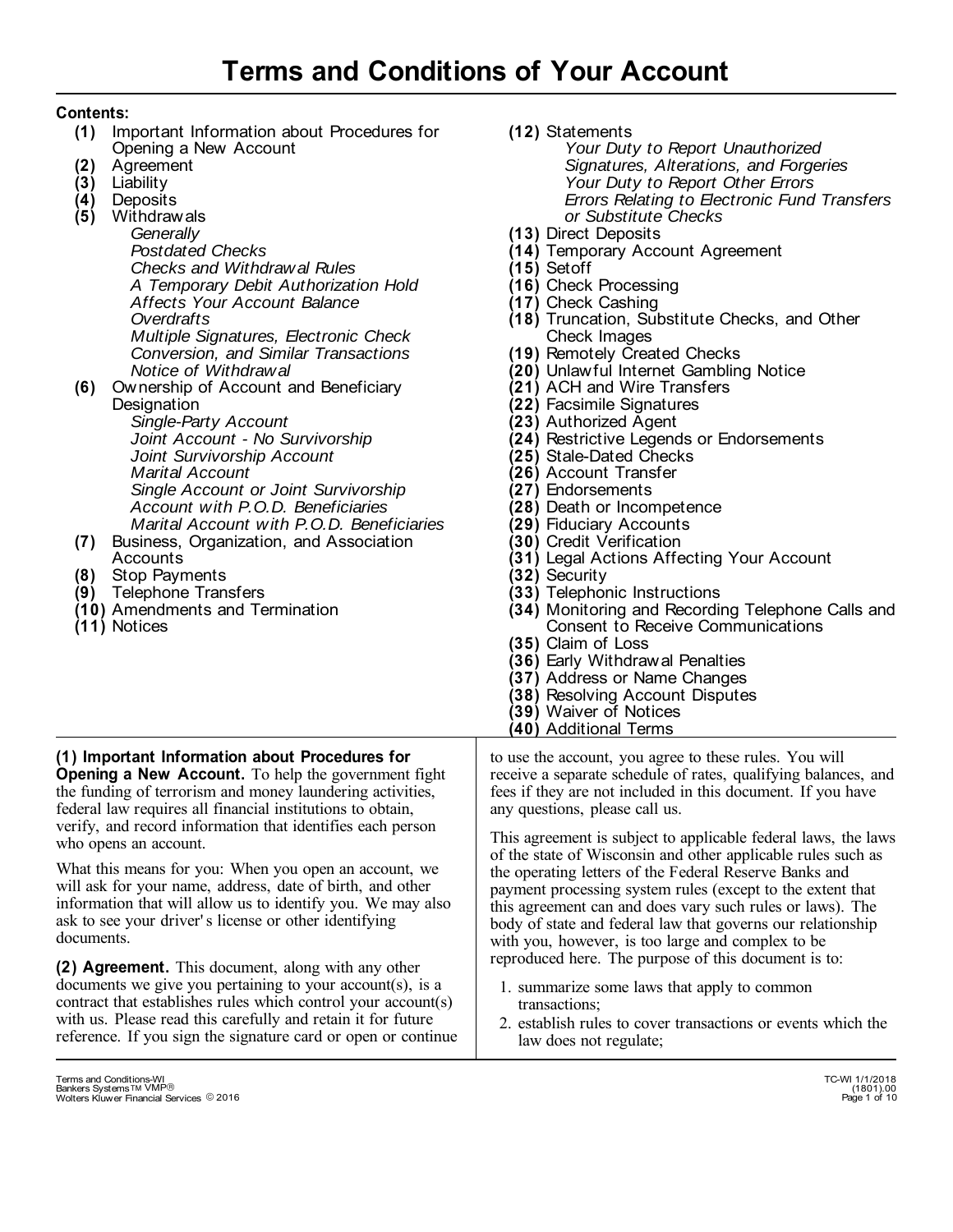- 3. establish rules for certain transactions or events which the law regulates but permits variation by agreement; and
- 4. give you disclosures of some of our policies to which you may be entitled or in which you may be interested.

If any provision of this document is found to be unenforceable according to its terms, all remaining provisions will continue in full force and effect. We may permit some variations from our standard agreement, but we must agree to any variation in writing either on the signature card for your account or in some other document. Nothing in this document is intended to vary our duty to act in good faith and with ordinary care when required by law.

As used in this document the words "we," "our," and "us" mean the financial institution and the words "you" and "your" mean the account holder(s) and anyone else with the authority to deposit, withdraw, or exercise control over the funds in the account. However, this agreement does not intend, and the terms "you" and "your" should not be interpreted, to expand an individual' s responsibility for an organization' s liability. If this account is owned by a corporation, partnership or other organization, individual liability is determined by the laws generally applicable to that type of organization. The headings in this document are for convenience or reference only and will not govern the interpretation of the provisions. Unless it would be inconsistent to do so, words and phrases used in this document should be construed so the singular includes the plural and the plural includes the singular.

"Party" means a person who, by the terms of an account, has a present right, subject to request, to payment from the account other than as an agent. A beneficiary of a P.O.D. account is a party only after the account becomes payable to them by reason of their surviving the original payee. A minor may be a party to an account, subject to withdrawal restrictions of Wisconsin law. Unless the context indicates otherwise, "party" includes a guardian, conservator, personal representative, or assignee, including an attaching creditor, of a party.

**(3) Liability.** You agree, for yourself (and the person or entity you represent if you sign as a representative of another) to the terms of this account and the schedule of charges. You authorize us to deduct these charges, without notice to you, directly from the account balance as accrued. You will pay any additional reasonable charges for services you request which are not covered by this agreement.

Each of you also agrees to be jointly and severally (individually) liable for any account shortage resulting from charges or overdrafts, whether caused by you or another with access to this account. This liability is due immediately, and can be deducted directly from the account balance whenever sufficient funds are available. You have no right to defer payment of this liability, and you are liable regardless of whether you signed the item or benefited from the charge or overdraft.

You will be liable for our costs as well as for our reasonable attorneys' fees, to the extent permitted by law, whether incurred as a result of collection or in any other dispute involving your account. This includes, but is not limited to, disputes between you and another joint owner; you and an authorized signer or similar party; or a third party claiming an interest in your account. This also includes any action that you or a third party takes regarding the account that causes us, in good faith, to seek the advice of an attorney, whether or not we become involved in the dispute. All costs and attorneys' fees can be deducted from your account when they are incurred, without notice to you.

**(4) Deposits.** We will give only provisional credit until collection is final for any items, other than cash, we accept for deposit (including items drawn "on us"). Before settlement of any item becomes final, we act only as your agent, regardless of the form of endorsement or lack of endorsement on the item and even though we provide you provisional credit for the item. We may reverse any provisional credit for items that are lost, stolen, or returned. Unless prohibited by law, we also reserve the right to charge back to your account the amount of any item deposited to your account or cashed for you which was initially paid by the payor bank and which is later returned to us due to an allegedly forged, unauthorized or missing endorsement, claim of alteration, encoding error or other problem which in our judgment justifies reversal of credit. You authorize us to attempt to collect previously returned items without giving you notice, and in attempting to collect we may permit the payor bank to hold an item beyond the midnight deadline. Actual credit for deposits of, or payable in, foreign currency will be at the exchange rate in effect on final collection in U.S. dollars. We are not responsible for transactions by mail or outside depository until we actually record them. We will treat and record all transactions received after our "daily cutoff time" on a business day we are open, or received on a day we are not open for business, as if initiated on the next business day that we are open. At our option, we may take an item for collection rather than for deposit. If we accept a third-party check for deposit, we may require any third-party endorsers to verify or guarantee their endorsements, or endorse in our presence.

## **(5) Withdrawals.**

**Generally.** Unless clearly indicated otherwise on the account records, any of you, acting alone, who signs to open the account or has authority to make withdrawals may withdraw or transfer all or any part of the account balance at any time. Each of you (until we receive written notice to the contrary) authorizes each other person who signs or has authority to make withdrawals to endorse any item payable to you or your order for deposit to this account or any other transaction with us.

**Postdated Checks.** A postdated check is one which bears a date later than the date on which the check is written. We may properly pay and charge your account for a postdated check even though payment was made before the date of the check, unless we have received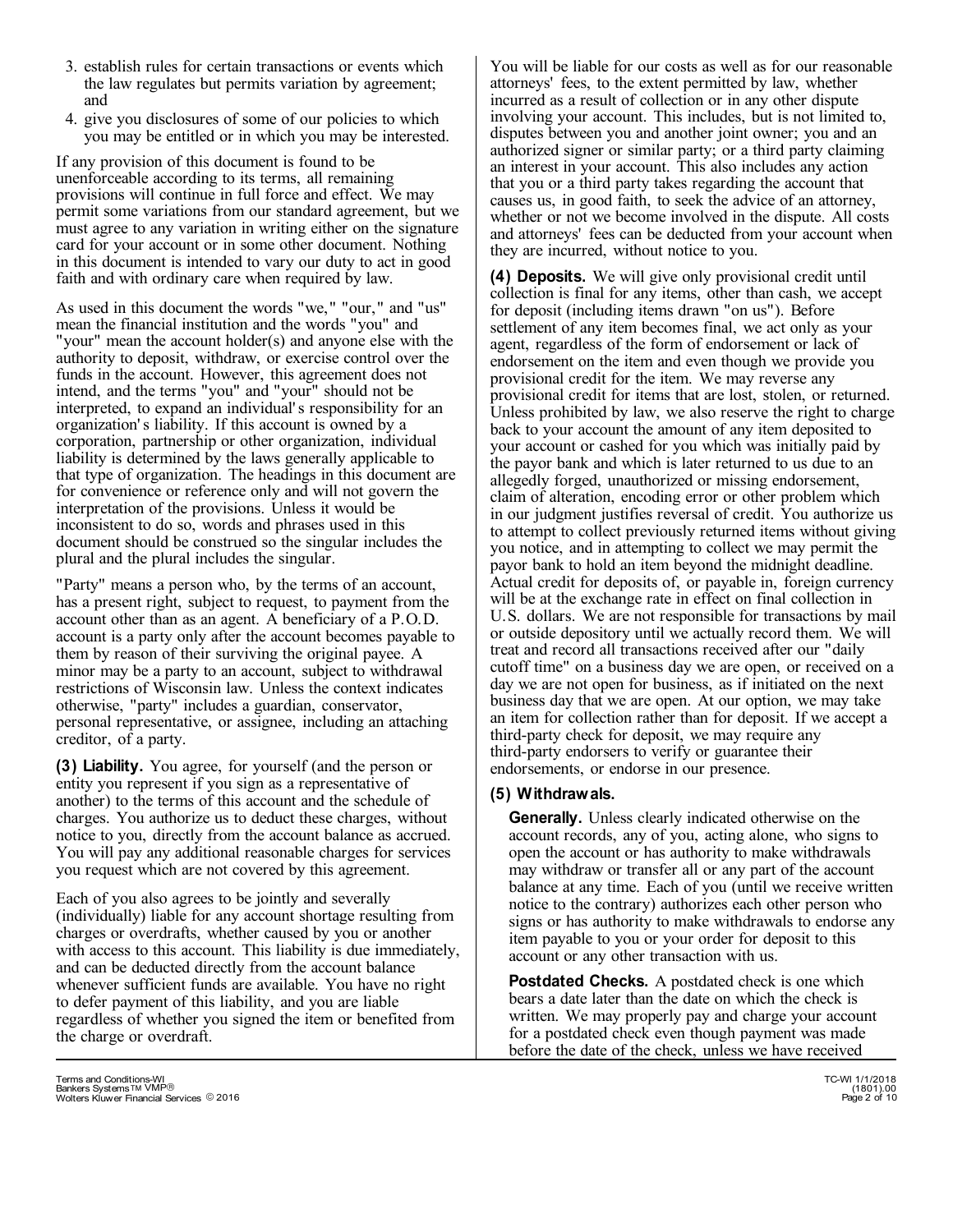written notice of the postdating in time to have a reasonable opportunity to act. Because we process checks mechanically, your notice will not be effective and we will not be liable for failing to honor your notice unless it precisely identifies the number, date, amount and payee of the item.

**Checks and Withdrawal Rules.** If you do not purchase your check blanks from us, you must be certain that we approve the check blanks you purchase. We may refuse any withdrawal or transfer request which you attempt on forms not approved by us or by any method we do not specifically permit. We may refuse any withdrawal or transfer request which is greater in number than the frequency permitted, or which is for an amount greater or less than any withdrawal limitations. We will use the date the transaction is completed by us (as opposed to the date you initiate it) to apply the frequency limitations. In addition, we may place limitations on the account until your identity is verified.

Even if we honor a nonconforming request, we are not required to do so later. If you violate the stated transaction limitations (if any), in our discretion we may close your account or reclassify it as a transaction account. If we reclassify your account, your account will be subject to the fees and earnings rules of the new account classification.

If we are presented with an item drawn against your account that would be a "substitute check," as defined by law, but for an error or defect in the item introduced in the substitute check creation process, you agree that we may pay such item.

See the funds availability policy disclosure for information about when you can withdraw funds you deposit. For those accounts to which our funds availability policy disclosure does not apply, you can ask us when you make a deposit when those funds will be available for withdrawal. An item may be returned after the funds from the deposit of that item are made available for withdrawal. In that case, we will reverse the credit of the item. We may determine the amount of available funds in your account for the purpose of deciding whether to return an item for insufficient funds at any time between the time we receive the item and when we return the item or send a notice in lieu of return. We need only make one determination, but if we choose to make a subsequent determination, the account balance at the subsequent time will determine whether there are insufficient available funds.

**A Temporary Debit Authorization Hold Affects Your Account Balance.** On debit card purchases, merchants may request a temporary hold on your account for a specified sum of money, which may be more than the actual amount of your purchase. When this happens, our processing system cannot determine that the amount of the hold exceeds the actual amount of your purchase. This temporary hold, and the amount charged to your

account, will eventually be adjusted to the actual amount of your purchase, but it may be up to three days before the adjustment is made. Until the adjustment is made, the amount of funds in your account available for other transactions will be reduced by the amount of the temporary hold. If another transaction is presented for payment in an amount greater than the funds left after the deduction of the temporary hold amount, that transaction will be a nonsufficient funds (NSF) transaction if we do not pay it or an overdraft transaction if we do pay it. You will be charged an NSF or overdraft fee according to our NSF or overdraft fee policy. You will be charged the fee even if you would have had sufficient funds in your account if the amount of the hold had been equal to the amount of your purchase.

Here is an example of how this can occur - assume for this example the following: (1) you have opted-in to our overdraft services for the payment of overdrafts on ATM and everyday debit card transactions, (2) we pay the overdraft, and (3) our overdraft fee is \$35 per overdraft, but we do not charge the overdraft fee if the transaction overdraws the account by less than \$10.

You have \$120 in your account. You swipe your card at the card reader on a gasoline pump. Since it is unclear what the final bill will be, the gas station's processing system immediately requests a hold on your account in a specified amount, for example, \$80. Our processing system authorizes a temporary hold on your account in the amount of \$80, and the gas station' s processing system authorizes you to begin pumping gas. You fill your tank and the amount of gasoline you purchased is only \$50. Our processing system shows that you have \$40 in your account available for other transactions (\$120)  $-$  \$80 = \$40) even though you would have \$70 in your account available for other transactions if the amount of the temporary hold was equal to the amount of your purchase ( $$120 - $50 = $70$ ). Later, another transaction you have authorized is presented for payment from your account in the amount of \$60 (this could be a check you have written, another debit card transaction, an ACH debit or any other kind of payment request). This other transaction is presented before the amount of the temporary hold is adjusted to the amount of your purchase (remember, it may take up to three days for the adjustment to be made). Because the amount of this other transaction is greater than the amount our processing system shows is available in your account, our payment of this transaction will result in an overdraft transaction. Because the transaction overdraws your account by \$20, your account will be assessed the overdraft fee of \$35 according to our overdraft fee policy. You will be charged this \$35 fee according to our policy even though you would have had enough money in your account to cover the \$60 transaction if your account had only been debited the amount of your purchase rather than the amount of the temporary hold or if the temporary hold had already been adjusted to the actual amount of your purchase.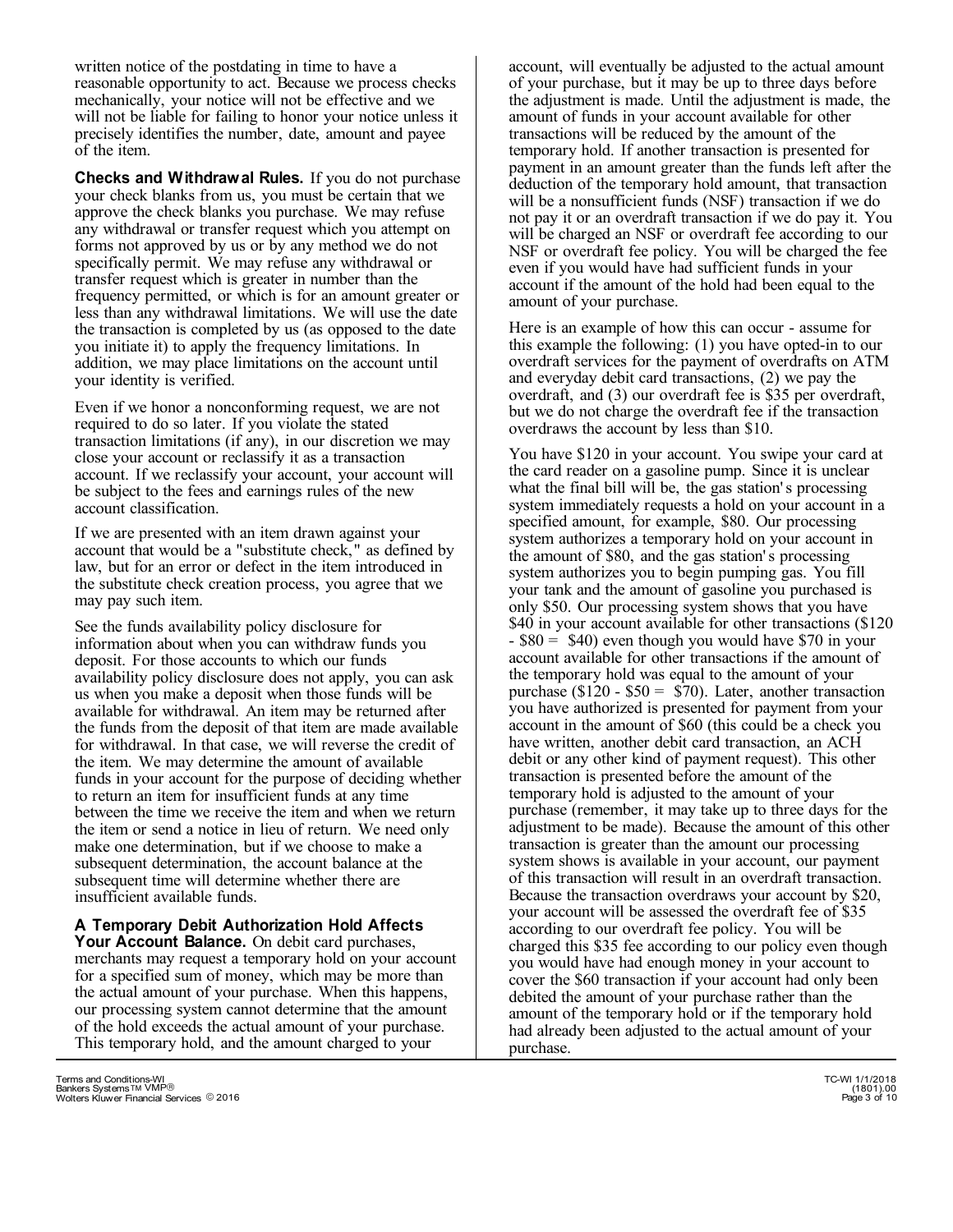**Overdrafts.** You understand that we may, at our discretion, honor withdrawal requests that overdraw your account. However, the fact that we may honor withdrawal requests that overdraw the account balance does not obligate us to do so later. So you can NOT rely on us to pay overdrafts on your account regardless of how frequently or under what circumstances we have paid overdrafts on your account in the past. We can change our practice of paying overdrafts on your account without notice to you. You can ask us if we have other account services that might be available to you where we commit to paying overdrafts under certain circumstances, such as an overdraft protection line-of-credit or a plan to sweep funds from another account you have with us. You agree that we may charge fees for overdrafts. For consumer accounts, we will not charge fees for overdrafts caused by ATM withdrawals or one-time debit card transactions if you have not opted-in to that service. We may use subsequent deposits, including direct deposits of social security or other government benefits, to cover such overdrafts and overdraft fees.

**Multiple Signatures, Electronic Check Conversion, and Similar Transactions.** An electronic check conversion transaction is a transaction where a check or similar item is converted into an electronic fund transfer as defined in the Electronic Fund Transfers regulation. In these types of transactions the check or similar item is either removed from circulation (truncated) or given back to you. As a result, we have no opportunity to review the check to examine the signatures on the item. You agree that, as to these or any items as to which we have no opportunity to examine the signatures, you waive any requirement of multiple signatures.

**Notice of Withdrawal.** We reserve the right to require not less than 7 days' notice in writing before each withdrawal from an interest-bearing account other than a time deposit or demand deposit, or from any other savings account as defined by Regulation D. (The law requires us to reserve this right, but it is not our general policy to use it.) Withdrawals from a time account prior to maturity or prior to any notice period may be restricted and may be subject to penalty. See your notice of penalty for early withdrawal.

## **(6) Ownership of Account and Beneficiary**

**Designation.** These rules apply to this account depending on the form of ownership and beneficiary designation, if any, specified on the account records. We make no representations as to the appropriateness or effect of the ownership and beneficiary designations, except as they determine to whom we pay the account funds.

**Single-Party Account.** Such an account is owned by one party.

**Joint Account - No Survivorship** *(As Tenants In Common)*. This is an account, other than a Marital Account or Joint Survivorship Account, owned by two or more parties and payable on request to one of two or more parties. The parties do not intend (merely by opening this account) to create any right of survivorship in any other party. We encourage the parties to agree and tell us in writing of the percentage of the deposit contributed by each of you. This information will not, however, affect the "number of signatures" necessary for withdrawal.

**Joint Survivorship Account** *(Not As Tenants In Common)*. Such an account is issued in the name of two or more persons. Each of you intend that upon your death the balance in the account (subject to any previous pledge to which we have consented) will belong to the survivor(s). If two or more of you survive, you will own the balance in the account as joint tenants with survivorship and not as tenants in common.

**Marital Account.** This is an account established without the right of survivorship by two parties who claim to be husband and wife and is payable on request to either or both parties.

**Single Account or Joint Survivorship Account with P.O.D. Beneficiaries.** Pay-on-death beneficiaries acquire the right to withdraw only if: (1) all parties creating the account die, and (2) the beneficiary is then living. If two or more beneficiaries are named and survive the death of all persons creating the account, such beneficiaries will own this account in equal shares, without right of survivorship. The person(s) creating this account type reserve the right to: (1) change beneficiaries, (2) change account types, and (3) withdraw all or part of the deposit at any time.

**Marital Account with P.O.D. Beneficiaries.** Upon the death of either party, 50% of the funds on deposit are owned by the survivor and 50% are owned by the P.O.D. beneficiary(ies) named by the deceased party. If two or more beneficiaries are named by a party and survive the death of the party, they shall equally share the 50% that they own, without right of survivorship. The persons creating this account type reserve the right to: (1) change beneficiaries, (2) change account types, and (3) withdraw all or part of the deposit at any time.

# **(7) Business, Organization, and Association**

**Accounts.** Earnings in the form of interest, dividends, or credits will be paid only on collected funds, unless otherwise provided by law or our policy. You represent that you have the authority to open and conduct business on this account on behalf of the entity. We may require the governing body of the entity opening the account to give us a separate authorization telling us who is authorized to act on its behalf. We will honor the authorization until we actually receive written notice of a change from the governing body of the entity.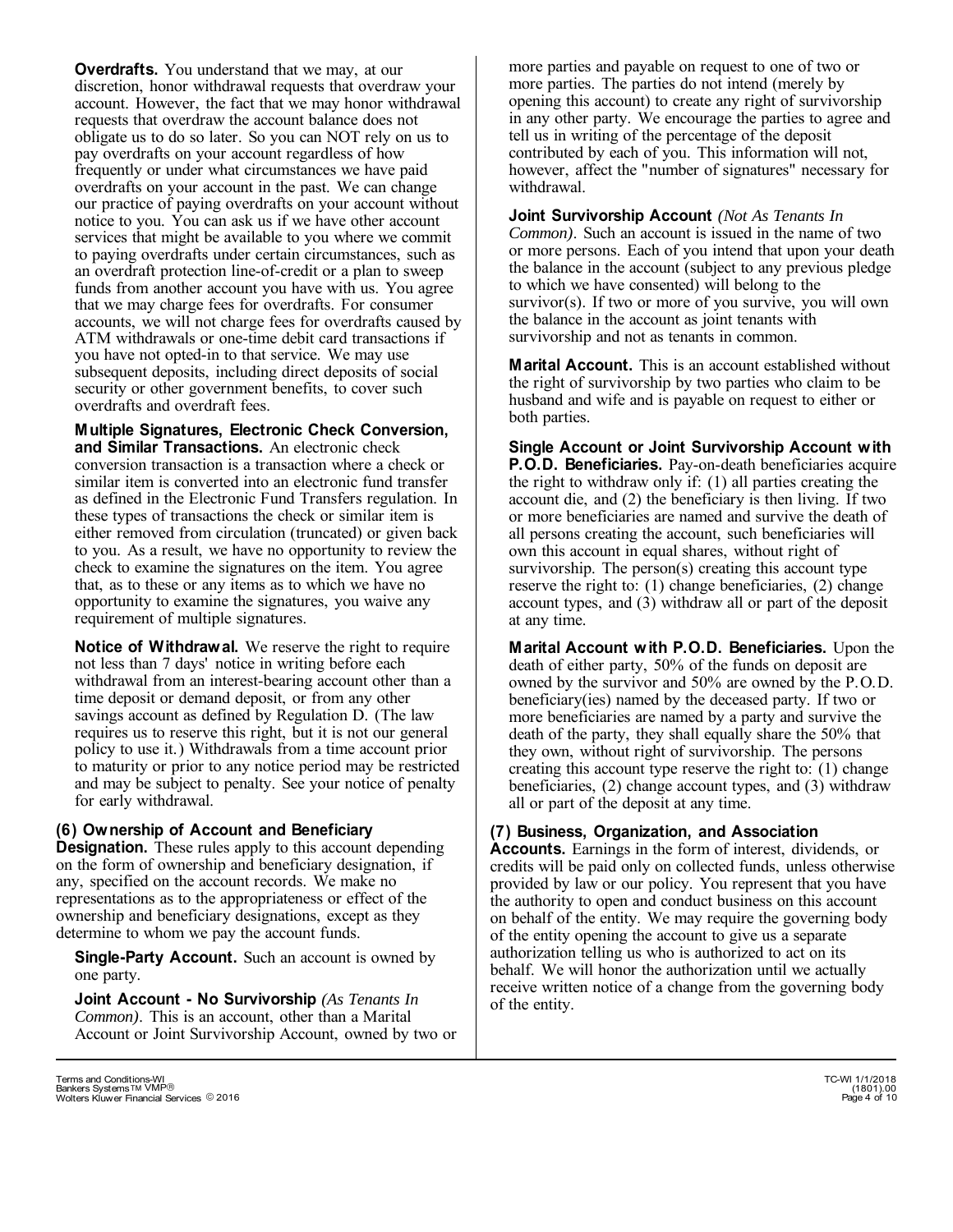**(8) Stop Payments.** Unless otherwise provided, the rules in this section cover stopping payment of items such as checks and drafts. Rules for stopping payment of other types of transfers of funds, such as consumer electronic fund transfers, may be established by law or our policy. If we have not disclosed these rules to you elsewhere, you may ask us about those rules.

We may accept an order to stop payment on any item from any one of you. You must make any stop-payment order in the manner required by law and we must receive it in time to give us a reasonable opportunity to act on it before our stop-payment cutoff time. Because stop-payment orders are handled by computers, to be effective, your stop-payment order must precisely identify the number, date, and amount of the item, and the payee.

You may stop payment on any item drawn on your account whether you sign the item or not. Generally, if your stop-payment order is given to us in writing it is effective for six months. Your order will lapse after that time if you do not renew the order in writing before the end of the six-month period. If the original stop-payment order was oral your stop-payment order will lapse after 14 calendar days if you do not confirm your order in writing within that time period. We are not obligated to notify you when a stop-payment order expires. A release of the stop-payment request may be made only by the person who initiated the stop-payment order.

If you stop payment on an item and we incur any damages or expenses because of the stop payment, you agree to indemnify us for those damages or expenses, including attorneys' fees. You assign to us all rights against the payee or any other holder of the item. You agree to cooperate with us in any legal actions that we may take against such persons. You should be aware that anyone holding the item may be entitled to enforce payment against you despite the stop-payment order.

Our stop-payment cutoff time is one hour after the opening of the next banking day after the banking day on which we receive the item. Additional limitations on our obligation to stop payment are provided by law (e.g., we paid the item in cash or we certified the item).

**(9) Telephone Transfers.** A telephone transfer of funds from this account to another account with us, if otherwise arranged for or permitted, may be made by the same persons and under the same conditions generally applicable to withdrawals made in writing. Unless a different limitation is disclosed in writing, we restrict the number of transfers from a savings account to another account or to third parties, to a maximum of six per month (less the number of "preauthorized transfers" during the month). Other account transfer restrictions may be described elsewhere.

**(10) Amendments and Termination.** We may change any term of this agreement. Rules governing changes in interest rates are provided separately in the Truth-in-Savings disclosure or in another document. For other

changes, we will give you reasonable notice in writing or by any other method permitted by law. We may also close this account at any time upon reasonable notice to you and tender of the account balance personally or by mail. Items presented for payment after the account is closed may be dishonored. When you close your account, you are responsible for leaving enough money in the account to cover any outstanding items to be paid from the account. Reasonable notice depends on the circumstances, and in some cases such as when we cannot verify your identity or we suspect fraud, it might be reasonable for us to give you notice after the change or account closure becomes effective. For instance, if we suspect fraudulent activity with respect to your account, we might immediately freeze or close your account and then give you notice. If we have notified you of a change in any term of your account and you continue to have your account after the effective date of the change, you have agreed to the new term(s).

**(11) Notices.** Any written notice you give us is effective when we actually receive it, and it must be given to us according to the specific delivery instructions provided elsewhere, if any. We must receive it in time to have a reasonable opportunity to act on it. If the notice is regarding a check or other item, you must give us sufficient information to be able to identify the check or item, including the precise check or item number, amount, date and payee. Written notice we give you is effective when it is deposited in the United States Mail with proper postage and addressed to your mailing address we have on file. Notice to any of you is notice to all of you.

#### **(12) Statements.**

**Your Duty to Report Unauthorized Signatures, Alterations, and Forgeries.** You must examine your statement of account with "reasonable promptness." If you discover (or reasonably should have discovered) any unauthorized signatures or alterations, you must promptly notify us of the relevant facts. As between you and us, if you fail to do either of these duties, you will have to either share the loss with us, or bear the loss entirely yourself (depending on whether we used ordinary care and, if not, whether we substantially contributed to the loss). The loss could be not only with respect to items on the statement but other items with unauthorized signatures or alterations by the same wrongdoer.

You agree that the time you have to examine your statement and report to us will depend on the circumstances, but will not, in any circumstance, exceed a total of 30 days from when the statement is first sent or made available to you.

You further agree that if you fail to report any unauthorized signatures, alterations or forgeries in your account within 60 days of when we first send or make the statement available, you cannot assert a claim against us on any items in that statement, and as between you and us the loss will be entirely yours. This 60-day limitation is without regard to whether we used ordinary care. The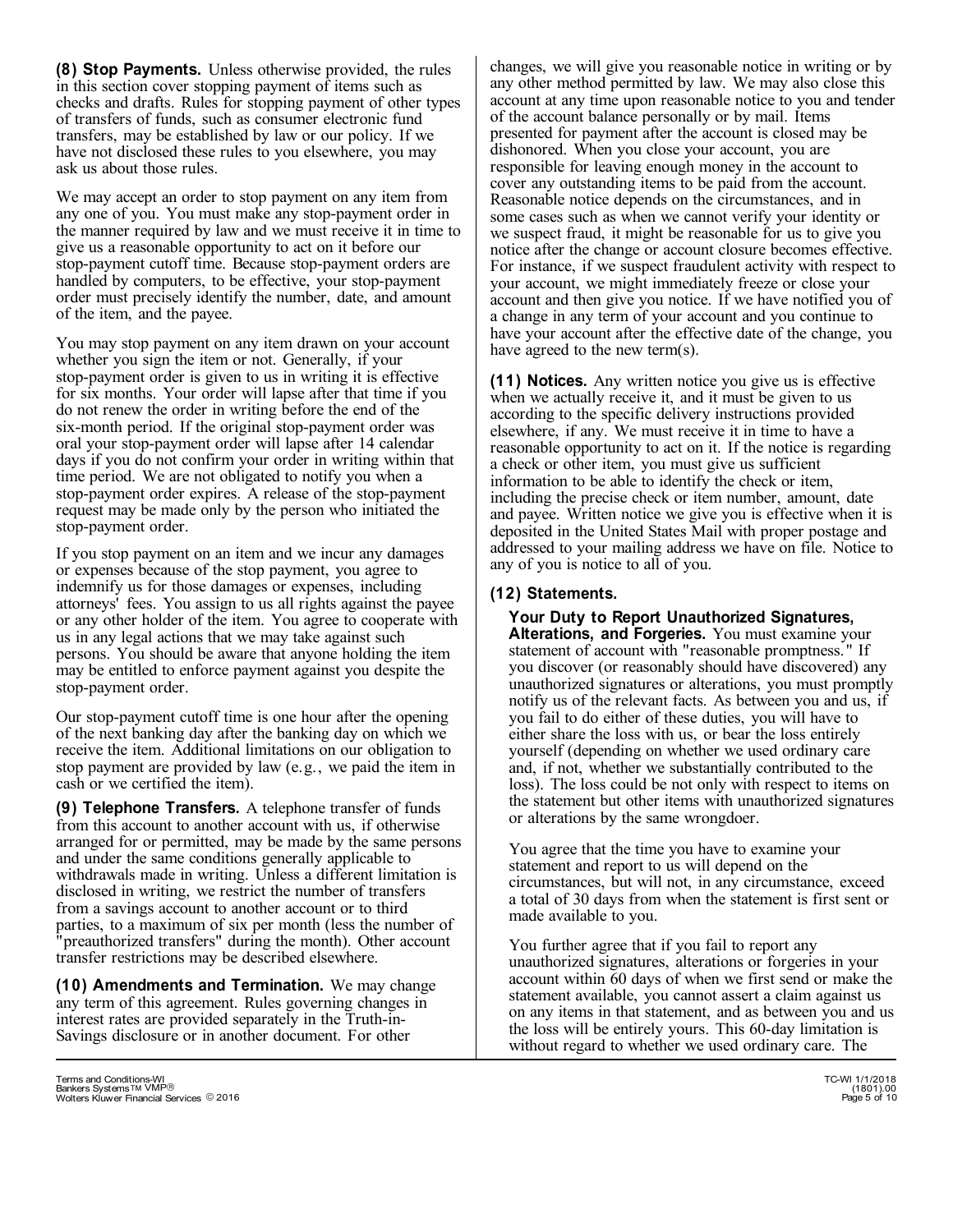limitation in this paragraph is in addition to that contained in the first paragraph of this section.

Your Duty to Report Other Errors. In addition to your duty to review your statements for unauthorized signatures, alterations and forgeries, you agree to examine your statement with reasonable promptness for any other error - such as an encoding error. In addition, if you receive or we make available either your items or images of your items, you must examine them for any unauthorized or missing endorsements or any other problems. You agree that the time you have to examine your statement and items and report to us will depend on the circumstances. However, this time period shall not exceed 60 days. Failure to examine your statement and items and report any errors to us within 60 days of when we first send or make the statement available precludes you from asserting a claim against us for any errors on items identified in that statement and as between you and us the loss will be entirely yours.

**Errors Relating to Electronic Fund Transfers or Substitute Checks** *(For consumer accounts only)*. For information on errors relating to electronic fund transfers (e.g., computer, debit card or ATM transactions) refer to your Electronic Fund Transfers disclosure and the sections on consumer liability and error resolution. For information on errors relating to a substitute check you received, refer to your disclosure entitled Substitute Checks and Your Rights.

**(13) Direct Deposits.** If we are required for any reason to reimburse the federal government for all or any portion of a benefit payment that was directly deposited into your account, you authorize us to deduct the amount of our liability to the federal government from the account or from any other account you have with us, without prior notice and at any time, except as prohibited by law. We may also use any other legal remedy to recover the amount of our liability.

**(14) Temporary Account Agreement.** If the account documentation indicates that this is a temporary account agreement, each person who signs to open the account or has authority to make withdrawals (except as indicated to the contrary) may transact business on this account. However, we may at some time in the future restrict or prohibit further use of this account if you fail to comply with the requirements we have imposed within a reasonable time.

**(15) Setoff.** We may (without prior notice and when permitted by law) set off the funds in this account against any due and payable debt any of you owe us now or in the future. If a joint or P.O.D. account requires the signatures of all of the parties for purposes of withdrawal then the account shall be subject to setoff to the extent of the net contributions of the debtor party to the account. If this account is owned by one or more of you as individuals, we may set off any funds in the account against a due and payable debt a partnership owes us now or in the future, to

This right of setoff does not apply to this account if prohibited by law. For example, the right of setoff does not apply to this account if: (a) it is an Individual Retirement Account or similar tax-deferred account, or (b) the debt is created by a consumer credit transaction under a credit card plan (but this does not affect our rights under any consensual security interest), or (c) the debtor' s right of withdrawal only arises in a representative capacity, or (d) setoff is prohibited by the Military Lending Act or its implementing regulations. We will not be liable for the dishonor of any check when the dishonor occurs because we set off a debt against this account. You agree to hold us harmless from any claim arising as a result of our exercise of our right of setoff.

**(16) Check Processing.** We process items mechanically by relying solely on the information encoded in magnetic ink along the bottom of the items. This means that we do not individually examine all of your items to determine if the item is properly completed, signed and endorsed or to determine if it contains any information other than what is encoded in magnetic ink. You agree that we have exercised ordinary care if our automated processing is consistent with general banking practice, even though we do not inspect each item. Because we do not inspect each item, if you write a check to multiple payees, we can properly pay the check regardless of the number of endorsements unless you notify us in writing that the check requires multiple endorsements. We must receive the notice in time for us to have a reasonable opportunity to act on it, and you must tell us the precise date of the check, amount, check number and payee. We are not responsible for any unauthorized signature or alteration that would not be identified by a reasonable inspection of the item. Using an automated process helps us keep costs down for you and all account holders.

**(17) Check Cashing.** We may charge a fee for anyone that does not have an account with us who is cashing a check, draft or other instrument written on your account. We may also require reasonable identification to cash such a check, draft or other instrument. We can decide what identification is reasonable under the circumstances and such identification may be documentary or physical and may include collecting a thumbprint or fingerprint.

**(18) Truncation, Substitute Checks, and Other Check Images.** If you truncate an original check and create a substitute check, or other paper or electronic image of the original check, you warrant that no one will be asked to make payment on the original check, a substitute check or any other electronic or paper image, if the payment obligation relating to the original check has already been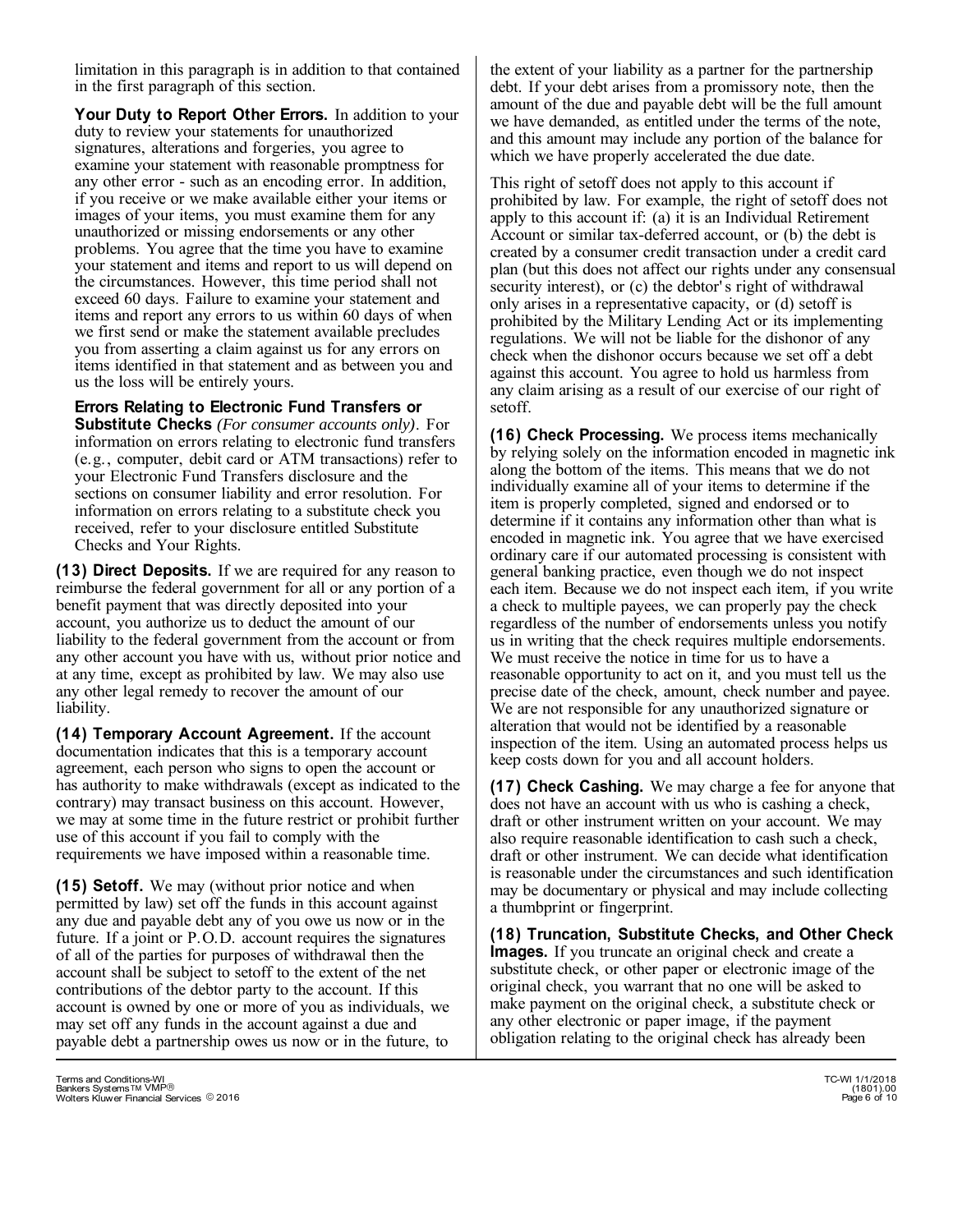paid. You also warrant that any substitute check you create conforms to the legal requirements and generally accepted specifications for substitute checks. You agree to retain the original check in conformance with our internal policy for retaining original checks. You agree to indemnify us for any loss we may incur as a result of any truncated check transaction you initiate. We can refuse to accept substitute checks that have not previously been warranted by a bank or other financial institution in conformance with the Check 21 Act. Unless specifically stated in a separate agreement between you and us, we do not have to accept any other electronic or paper image of an original check.

**(19) Remotely Created Checks.** Like any standard check or draft, a remotely created check (sometimes called a telecheck, preauthorized draft or demand draft) is a check or draft that can be used to withdraw money from an account. Unlike a typical check or draft, however, a remotely created check is not issued by the paying bank and does not contain the signature of the account owner (or a signature purported to be the signature of the account owner). In place of a signature, the check usually has a statement that the owner authorized the check or has the owner' s name typed or printed on the signature line.

You warrant and agree to the following for every remotely created check we receive from you for deposit or collection: (1) you have received express and verifiable authorization to create the check in the amount and to the payee that appears on the check; (2) you will maintain proof of the authorization for at least 2 years from the date of the authorization, and supply us the proof if we ask; and (3) if a check is returned you owe us the amount of the check, regardless of when the check is returned. We may take funds from your account to pay the amount you owe us, and if there are insufficient funds in your account, you still owe us the remaining balance.

**(20) Unlawful Internet Gambling Notice.** Restricted transactions as defined in Federal Reserve Regulation GG are prohibited from being processed through this account or relationship. Restricted transactions generally include, but are not limited to, those in which credit, electronic fund transfers, checks, or drafts are knowingly accepted by gambling businesses in connection with the participation by others in unlawful Internet gambling.

**(21) ACH and Wire Transfers.** This agreement is subject to Article 4A of the Uniform Commercial Code - Fund Transfers as adopted in the state in which you have your account with us. If you originate a fund transfer and you identify by name and number a beneficiary financial institution, an intermediary financial institution or a beneficiary, we and every receiving or beneficiary financial institution may rely on the identifying number to make payment. We may rely on the number even if it identifies a financial institution, person or account other than the one named. You agree to be bound by automated clearing house association rules. These rules provide, among other things,

that payments made to you, or originated by you, are provisional until final settlement is made through a Federal Reserve Bank or payment is otherwise made as provided in Article 4A-403(a) of the Uniform Commercial Code. If we do not receive such payment, we are entitled to a refund from you in the amount credited to your account and the party originating such payment will not be considered to have paid the amount so credited. Credit entries may be made by ACH. If we receive a payment order to credit an account you have with us by wire or ACH, we are not required to give you any notice of the payment order or credit.

**(22) Facsimile Signatures.** Unless you make advance arrangements with us, we have no obligation to honor facsimile signatures on your checks or other orders. If we do agree to honor items containing facsimile signatures, you authorize us, at any time, to charge you for all checks, drafts, or other orders, for the payment of money, that are drawn on us. You give us this authority regardless of by whom or by what means the facsimile signature(s) may have been affixed so long as they resemble the facsimile signature specimen filed with us, and contain the required number of signatures for this purpose. You must notify us at once if you suspect that your facsimile signature is being or has been misused.

**(23) Authorized Agent.** An authorized agent is a person who by the terms of the account, has a present right, subject to request, to payment from the account on behalf of all of the parties to the account. The owner(s) do not give up any rights to act on the account, and the agent may not in any manner affect the rights of the owner(s) or beneficiaries, if any, other than by withdrawing funds from the account. The owner(s) are responsible for any transactions of the agent. We undertake no obligation to monitor transactions to determine that they are on the owners behalf. The owner(s) may terminate the agency at any time. Unless the owner(s) provide otherwise, the agency is automatically terminated by the legal disability of an owner. However, we may continue to honor the transactions of the agent until: (a) we have received written notice or have actual knowledge of the termination of the agency, and (b) we have a reasonable opportunity to act on that notice or knowledge. We may refuse to accept an agent.

**(24) Restrictive Legends or Endorsements.** The automated processing of the large volume of checks we receive prevents us from inspecting or looking for restrictive legends, restrictive endorsements or other special instructions on every check. Examples of restrictive legends placed on checks are "must be presented within 90 days" or "not valid for more than \$1,000.00." The payee's signature accompanied by the words "for deposit only" is an example of a restrictive endorsement. For this reason, we are not required to honor any restrictive legend or endorsement or other special instruction placed on checks you write unless we have agreed in writing to the restriction or instruction.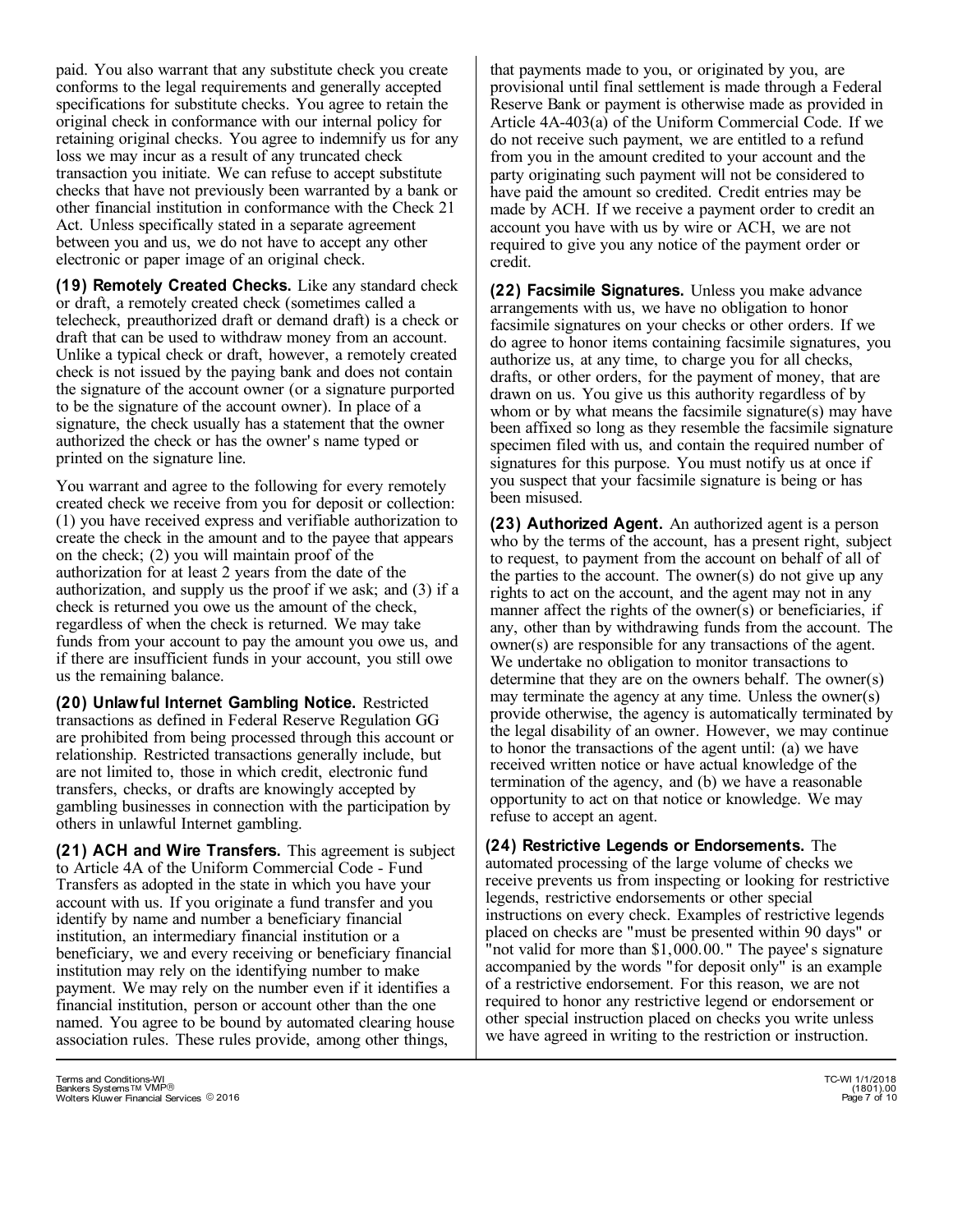Unless we have agreed in writing, we are not responsible for any losses, claims, damages, or expenses that result from your placement of these restrictions or instructions on your checks.

**(25) Stale-Dated Checks.** We are not obligated to, but may at our option, pay a check, other than a certified check, presented for payment more than six months after its date. If you do not want us to pay a stale-dated check, you must place a stop-payment order on the check in the manner we have described elsewhere.

**(26) Account Transfer.** This account may not be transferred or assigned without our prior written consent.

**(27) Endorsements.** We may accept for deposit any item payable to you or your order, even if they are not endorsed by you. We may give cash back to any one of you. We may supply any missing endorsement(s) for any item we accept for deposit or collection, and you warrant that all endorsements are genuine.

To ensure that your check or share draft is processed without delay, you must endorse it (sign it on the back) in a specific area. Your entire endorsement (whether a signature or a stamp) along with any other endorsement information (e.g., additional endorsements, ID information, driver' s license number, etc.) must fall within 1 1/2" of the "trailing edge" of a check. Endorsements must be made in blue or black ink, so that they are readable by automated check processing equipment.

As you look at the front of a check, the "trailing edge" is the left edge. When you flip the check over, be sure to keep all endorsement information within 1 1/2" of that edge.



It is important that you confine the endorsement information to this area since the remaining blank space will be used by

others in the processing of the check to place additional needed endorsements and information. You agree that you will indemnify, defend, and hold us harmless for any loss, liability, damage or expense that occurs because your endorsement, another endorsement, or information you have printed on the back of the check obscures our endorsement. These endorsement guidelines apply to both personal and business checks.

**(28) Death or Incompetence.** You agree to notify us promptly if any person with a right to withdraw funds from your account(s) dies or is adjudicated (determined by the appropriate official) incompetent. We may continue to honor your checks, items, and instructions until: (a) we know of your death or adjudication of incompetence, and (b) we have had a reasonable opportunity to act on that knowledge. You agree that we may pay or certify checks drawn on or before the date of death or adjudication of incompetence for up to ten (10) days after your death or adjudication of incompetence unless ordered to stop payment by someone claiming an interest in the account.

**(29) Fiduciary Accounts.** Accounts may be opened by a person acting in a fiduciary capacity. A fiduciary is someone who is appointed to act on behalf of and for the benefit of another. We are not responsible for the actions of a fiduciary, including the misuse of funds. This account may be opened and maintained by a person or persons named as a trustee under a written trust agreement, or as executors, administrators, or conservators under court orders. You understand that by merely opening such an account, we are not acting in the capacity of a trustee in connection with the trust nor do we undertake any obligation to monitor or enforce the terms of the trust or letters.

**(30) Credit Verification.** You agree that we may verify credit and employment history by any necessary means, including preparation of a credit report by a credit reporting agency.

**(31) Legal Actions Affecting Your Account.** If we are served with a subpoena, restraining order, writ of attachment or execution, levy, garnishment, search warrant, or similar order relating to your account (termed "legal action" in this section), we will comply with that legal action. Or, in our discretion, we may freeze the assets in the account and not allow any payments out of the account until a final court determination regarding the legal action. We may do these things even if the legal action involves less than all of you. In these cases, we will not have any liability to you if there are insufficient funds to pay your items because we have withdrawn funds from your account or in any way restricted access to your funds in accordance with the legal action. Any fees or expenses we incur in responding to any legal action (including, without limitation, attorneys' fees and our internal expenses) may be charged against your account. The list of fees applicable to your account(s) provided elsewhere may specify additional fees that we may charge for certain legal actions.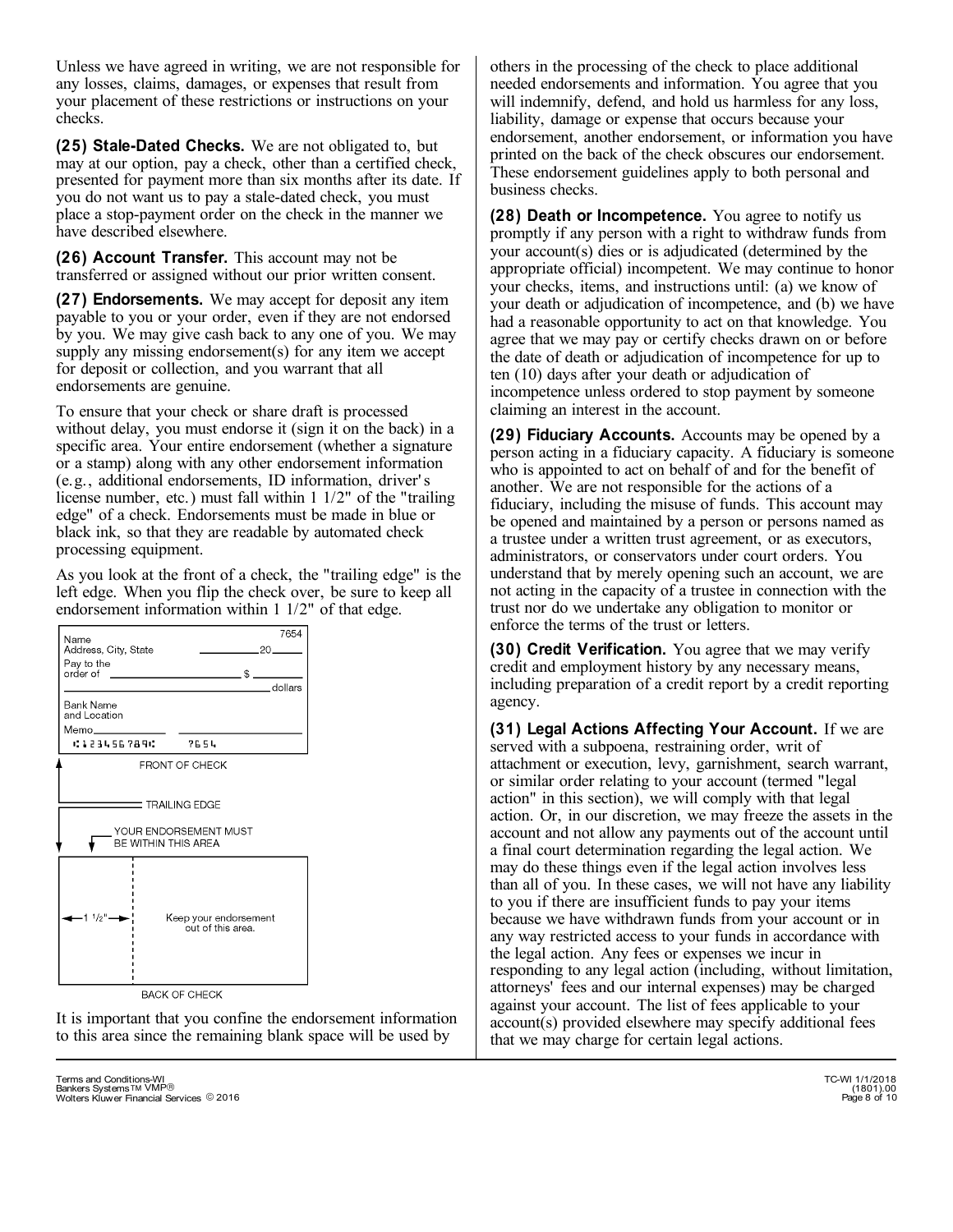**(32) Security.** It is your responsibility to protect the account numbers and electronic access devices (e.g., an ATM card) we provide you for your account(s). Do not discuss, compare, or share information about your account number(s) with anyone unless you are willing to give them full use of your money. An account number can be used by thieves to issue an electronic debit or to encode your number on a false demand draft which looks like and functions like an authorized check. If you furnish your access device and grant actual authority to make transfers to another person (a family member or coworker, for example) who then exceeds that authority, you are liable for the transfers unless we have been notified that transfers by that person are no longer authorized. Your account number can also be used to electronically remove money from your account, and payment can be made from your account even though you did not contact us directly and order the payment. You must also take precaution in safeguarding your blank checks. Notify us at once if you believe your checks have been lost or stolen. As between you and us, if you are negligent in safeguarding your checks, you must bear the loss entirely yourself or share the loss with us (we may have to share some of the loss if we failed to use ordinary care and if we substantially contributed to the loss).

Except for consumer electronic funds transfers subject to Regulation E, you agree that if we offer you services appropriate for your account to help identify and limit fraud or other unauthorized transactions against your account, such as positive pay or commercially reasonable security procedures, and you reject those services, you will be responsible for any fraudulent or unauthorized transactions which could have been prevented by the services we offered, unless we acted in bad faith or to the extent our negligence contributed to the loss. If we offered you a commercially reasonable security procedure which you reject, you agree that you are responsible for any payment order, whether authorized or not, that we accept in compliance with an alternative security procedure that you have selected.

**(33) Telephonic Instructions.** Unless required by law or we have agreed otherwise in writing, we are not required to act upon instructions you give us via facsimile transmission or leave by voice mail or on a telephone answering machine.

**(34) Monitoring and Recording Telephone Calls and Consent to Receive Communications.** Subject to federal and state law, we may monitor or record phone calls for security reasons, to maintain a record and to ensure that you receive courteous and efficient service. You consent in advance to any such recording.

To provide you with the best possible service in our ongoing business relationship for your account we may need to contact you about your account from time to time by telephone, text messaging or email. However, we must first obtain your consent to contact you about your account because we must comply with the consumer protection

provisions in the federal Telephone Consumer Protection Act of 1991 (TCPA), CAN-SPAM Act and their related federal regulations and orders issued by the Federal Communications Commission (FCC).

- Your consent is limited to your account, and as } authorized by applicable law and regulations.
- Your consent does not authorize us to contact you for } telemarketing purposes (unless you otherwise agreed elsewhere).

With the above understandings, you authorize us to contact you regarding your account throughout its existence using any telephone numbers or email addresses that you have previously provided to us or that you may subsequently provide to us.

This consent is regardless of whether the number we use to contact you is assigned to a landline, a paging service, a cellular wireless service, a specialized mobile radio service, other radio common carrier service or any other service for which you may be charged for the call. You further authorize us to contact you through the use of voice, voice mail and text messaging, including the use of pre-recorded or artificial voice messages and an automated dialing device.

If necessary, you may change or remove any of the telephone numbers or email addresses at any time using any reasonable means to notify us.

**(35) Claim of Loss.** If you claim a credit or refund because of a forgery, alteration, or any other unauthorized withdrawal, you agree to cooperate with us in the investigation of the loss, including giving us an affidavit containing whatever reasonable information we require concerning your account, the transaction, and the circumstances surrounding the loss. You will notify law enforcement authorities of any criminal act related to the claim of lost, missing, or stolen checks or unauthorized withdrawals. We will have a reasonable period of time to investigate the facts and circumstances surrounding any claim of loss. Unless we have acted in bad faith, we will not be liable for special or consequential damages, including loss of profits or opportunity, or for attorneys' fees incurred by you. You agree that you will not waive any rights you have to recover your loss against anyone who is obligated to repay, insure, or otherwise reimburse you for your loss. You will pursue your rights or, at our option, assign them to us so that we may pursue them. Our liability will be reduced by the amount you recover or are entitled to recover from these other sources.

**(36) Early Withdrawal Penalties** *(and involuntary withdrawals)*. We may impose early withdrawal penalties on a withdrawal from a time account even if you don' t initiate the withdrawal. For instance, the early withdrawal penalty may be imposed if the withdrawal is caused by our setoff against funds in the account or as a result of an attachment or other legal process. We may close your account and